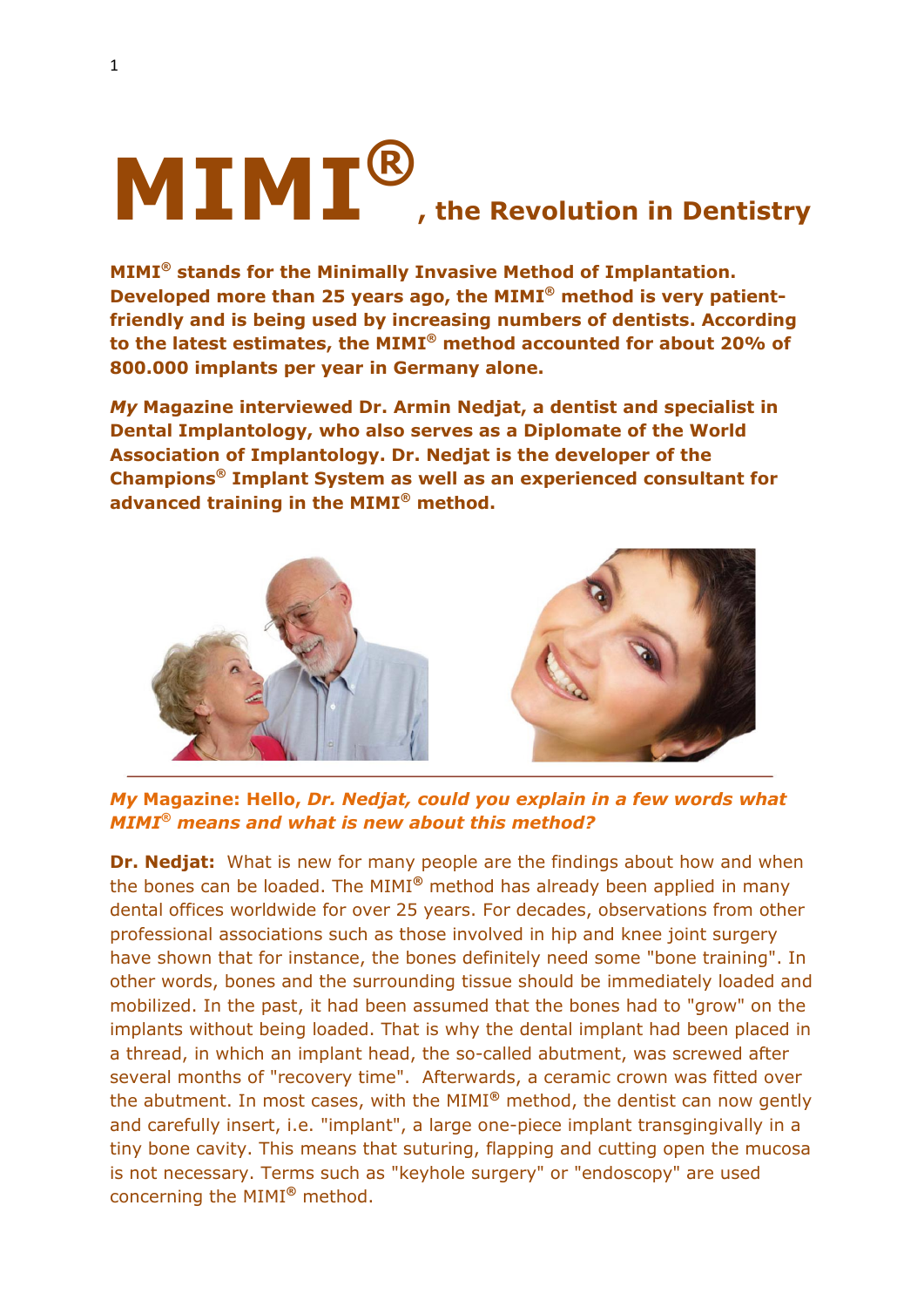

**The principle of MIMI® , the Minimally Invasive Method of Implantation** A small, sub-dimensioned bone cavity is drilled transgingivally. In this bone cavity the complete implant is inserted with controlled forces, condensing the bone. In this way, the implant can achieve optimal stability right from the beginning and can usually be immediately loaded. A "healing" or "growth" of the bones is no longer necessary.

## *My* **Magazine:** *Is the MIMI***®** *procedure painful for the patient?*

**Dr. Nedjat:** No, not at all. Of course, we first numb the mucosa by using local anaesthesia. You may have experienced the slight sting of the injection for numbing an area from other dental treatments. The implantation, though, is completely painless. Above all: even after only one relatively short surgery, which the patient only has to undergo once, the patient usually does not suffer from pain because the soft and hard tissues are protected to the maximum. Only one day after the surgery, patients can usually resume their normal daily activities without suffering from swelling and pain.

#### *My* **Magazine:** *Are there any other advantages for the patient?*

**Dr. Nedjat:** Yes. Except for the treatment of upper single teeth, patients can be immediately provided with fixed prosthodontic restorations such as definite, stabilized crowns and bridges, preferably within the first two weeks after the implantation. A fixed temporary can be immediately fitted on upper single teeth, but the impression is then made only 8 weeks later. In addition, there is a positive, financial advantage: since only one session is needed for implantation, the costs are reduced to some 50% of the costs of the classical method of implantation and Prosthodontics. However, the most important aspect from a medical point of view is: there are no micro gaps and cavities between the two implant pieces as it is the case for multi-piece systems, which are vulnerable to bacterial migration and growth. The micro gap is the "Trojan horse" for bacterial infections, and it is considered as the main reason for long-term failure of implants. Additionally, it follows from the type of screw used in the one-piece implant system that connecting elements cannot get loose or even break as can happen with combined two-piece systems. The best abutment is no abutment!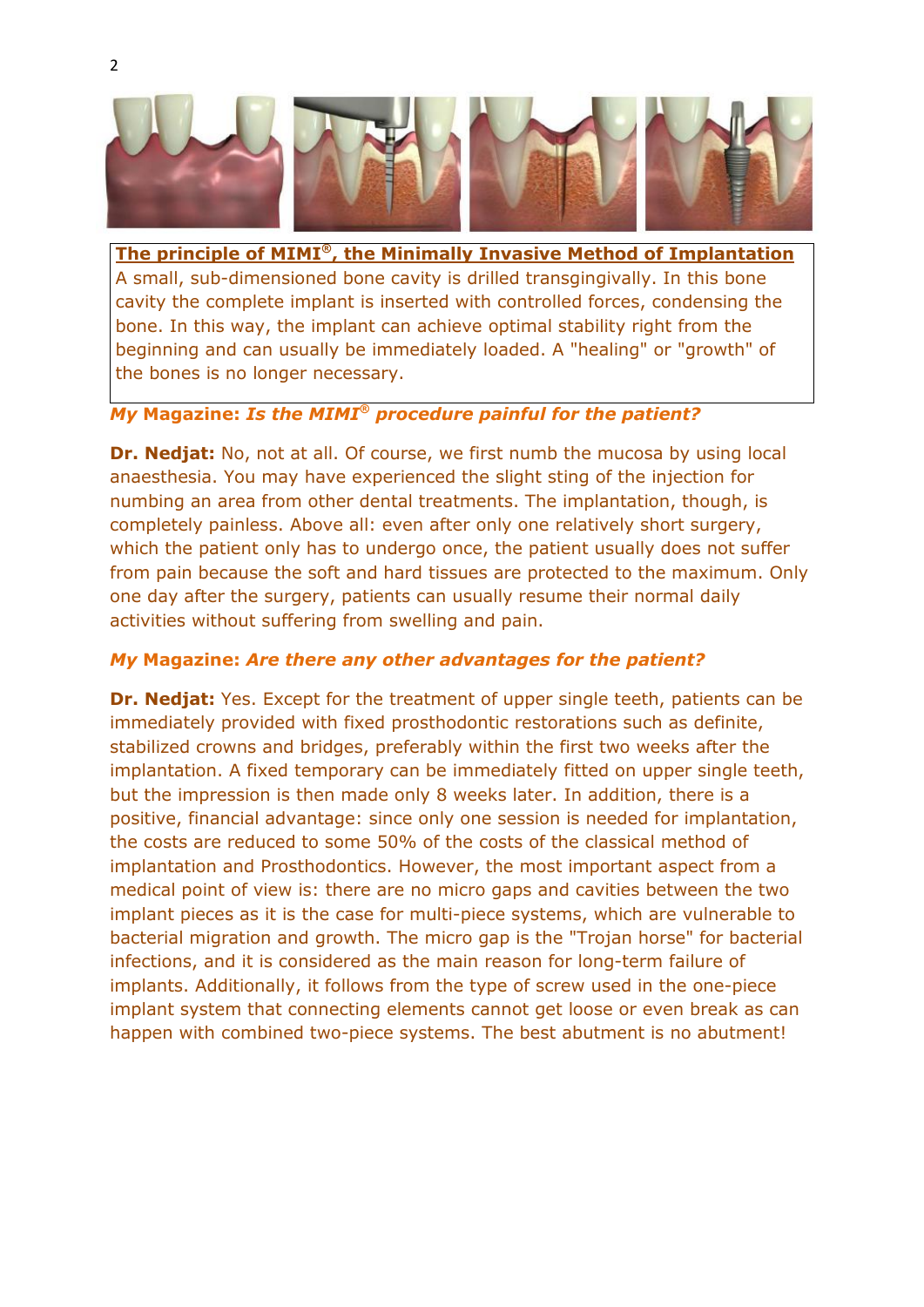

Single teeth can also be replaced optimally and aesthetically without any problems. In only one session, a Champions ® - implant is inserted almost "bloodlessly" into a small cavity, with a full zirconium ceramic "Prep-Cap" attached – a very gentle, completely painless, safe and affordable procedure for the patient!



*My* **Magazine:** *Does this mean that the Classical Implantology Method is no longer necessary?*

**Dr. Nedjat:** No, not at all. It is definitely necessary. However, with the MIMI® technique augmentations, i.e. surgical build-ups of the bone, can be avoided in over 90% of the cases. In addition, the patient can be provided with excellent, safe and aesthetic treatment solutions in a very short time, which are also affordable for patients with "regular" health insurance.

*\_\_\_\_\_\_\_\_\_\_\_\_\_\_\_\_\_\_\_\_\_\_\_\_\_\_\_\_\_\_\_\_\_\_\_\_\_\_\_\_\_\_\_\_\_\_\_\_\_\_\_\_\_\_\_\_\_\_*

# *My* **Magazine:** *Why is MIMI® not yet that widely known?*

**Dr. Nedjat:** In my opinion, it is the contrary: MIMI<sup>®</sup> is the only method with substantial growth in dental offices. Of course, in Germany, the increasing number of qualified specialists plays a role: there are oral and maxillofacial surgeons, endodontists, pediatric dentists, periodontists, gnathologists, and orthodontists. However, to be able to apply the MIMI® method, the dentist needs to be rather an "all-rounder": ideally, on the one hand, a dentist using the MIMI<sup>®</sup>- method should have the necessary know-how about tooth replacement; on the other hand, such a prosthodontist should also be a good surgeon. The dentists should collaborate well to ensure good care.